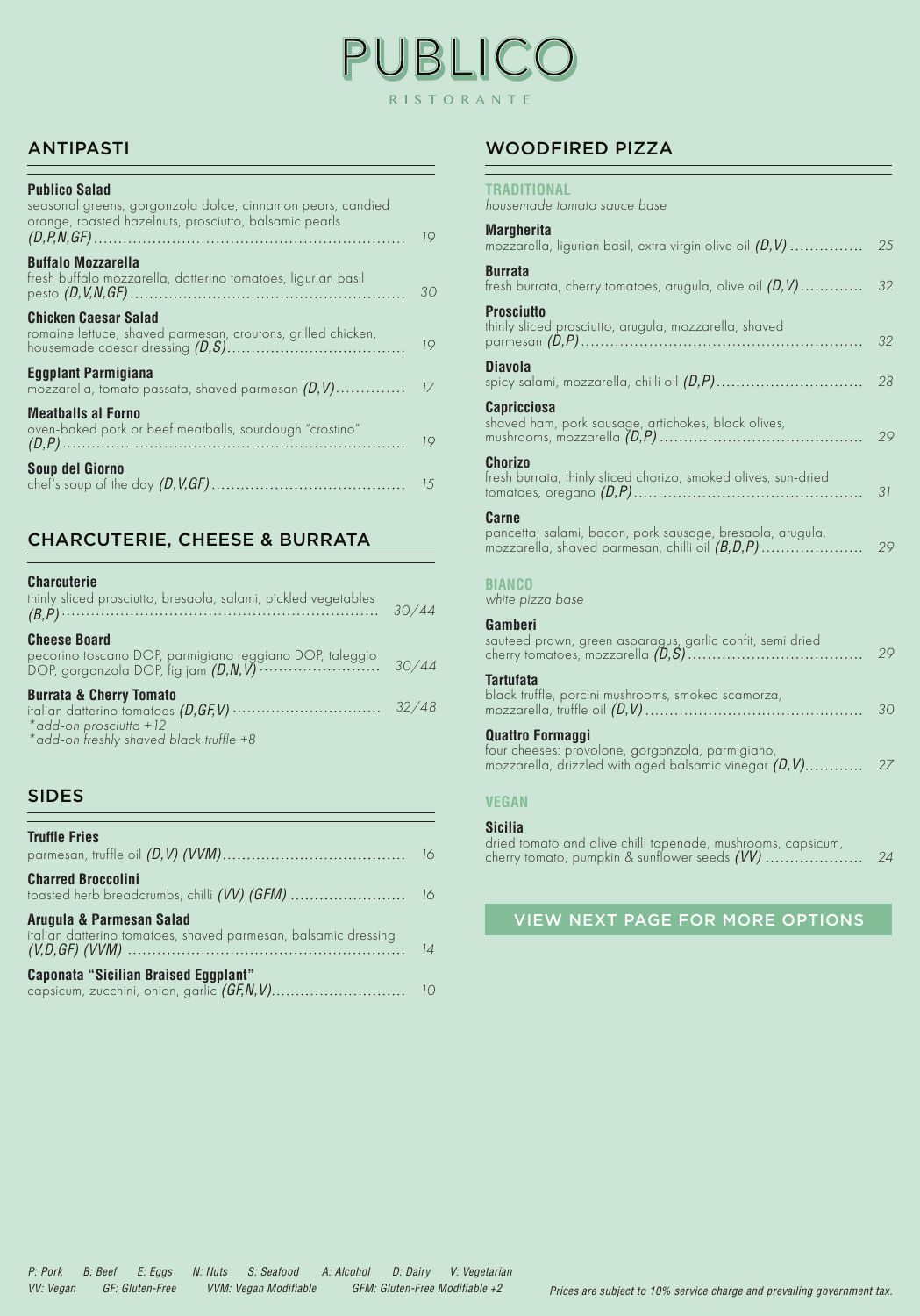# BLIC RISTORANTE

#### PASTA

| gluten free options available, choice of penne or spaghetti.                                                                            |    |
|-----------------------------------------------------------------------------------------------------------------------------------------|----|
| <b>Publico Lobster Spaghetti</b><br>half boston lobster, cherry tomatoes, garlic, white wine,                                           | 46 |
| <b>Burrata Paccheri</b><br>smoked burrata, olives, datterino tomato & basil sauce,<br>paccheri pasta <i>(D,V) (VVM) (GFM) </i>          | 28 |
| Crab "Mamma Rosa" Rigatoni<br>crab ragu, tomato and mascarpone "alla mamma rosa",<br>house made rigatoni pasta <i>(A,D,S) (GFM)</i>     | 36 |
| Clam & Bottarga Linguine<br>clams "mugnaia" white wine & lemon, grated bottarga,                                                        | 32 |
| Vodka Tortelli<br>house made tortelli pasta filled with roasted eggplant, tomato                                                        | 28 |
| Lamb Ragu Mafalde<br>braised lamb shank ragu, datterino tomatoes, roasted chilli,<br>parmesan, mafalde pasta <i>(D) (GFM)</i>           | 34 |
| <b>Orecchiette Bolognese</b><br>beef ragu "alla bolognese", parmesan, orecchiette pasta                                                 | 30 |
| Maccheroncini Amatriciana<br>pork guanciale, roasted onion, tomato passata, parmesan,<br>house made maccheroncini pasta $(D,P)$ $(GFM)$ | 27 |
| Spaghetti Pomodoro & Olives<br>cherry tomatoes, castelvetrano olives, tomato passata,                                                   | 25 |
| <b>Classic Beef Lasagna</b><br>slow cooked beef lasagna, bechamel, mozzarella, parmesan                                                 | 25 |

### MAINS

| <b>Black Truffle Chicken</b><br>grilled chicken breast, truffle potato puree, oyster mushroom,                                           | 35  |
|------------------------------------------------------------------------------------------------------------------------------------------|-----|
| Barramundi<br>oven baked barramundi fillet, red wine glaze, artichoke<br>mousse, white beans, "borettane" onion $(S, A, GF)$             | 38  |
| <b>18 Hour Beef Short Ribs</b><br>australian boneless slow-cooked short ribs, creamy polenta,                                            | 40  |
| <b>Iberico Pork</b><br>josper grilled iberico pork secreto, balsamic glazed purple<br>cabbage, scallion, pickled mustard seeds $(P, GF)$ | 44  |
| <b>Bistecca Ribeye</b><br>josper grilled australian angus beef ribeye, salsa verde,                                                      | .52 |
| <b>Lamb Chops</b><br>australian lamb cutlets, mixed berry jus, grilled fennel $(GF)$ 48                                                  |     |

#### DESSERT

| <b>Publico Tiramisu</b>                                                    |     |
|----------------------------------------------------------------------------|-----|
| espresso, mascarpone, pure cocoa, savoiardi biscuits,                      | IK. |
| Nutella Pizza<br>woodfired pizza base, lashings of nutella, sprinkled with |     |

#### KIDS

| <b>Mushroom Alfredo</b>                                                     |  |
|-----------------------------------------------------------------------------|--|
| <b>Meathall Pasta</b><br>beef/pork meatballs with tomato sauce and parmesan |  |
| <b>Tomato &amp; Chicken</b>                                                 |  |

### **HOW TO ORDER PUBLICO TO-GO**



#### VIEW NEXT PAGE FOR MORE OPTIONS